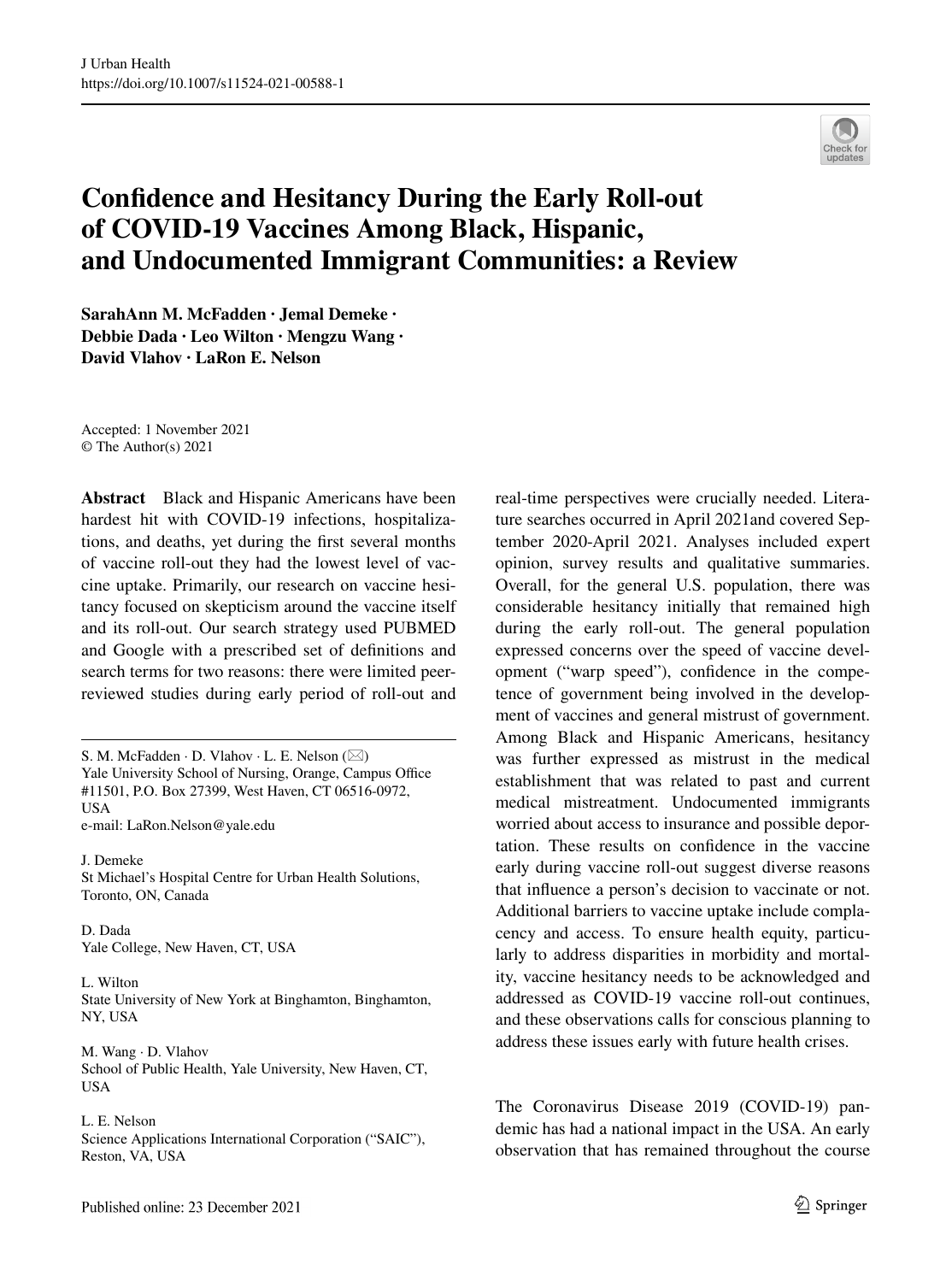of the COVID-19 pandemic has been the higher rates of test positivity[\[1](#page-8-0)], hospitalizations, and deaths among Black and Hispanic Americans and American Indian and Alaskan Natives compared to Whites and Asians  $[2-10]$  $[2-10]$ . While disparities have been documented across diferent stages of the pandemic, data updated through April 23, 2021 showed a decline in relative risk by racialized grouping and ethnicity with Whites as the reference racial group; this has been partly attributed to an increase in COVID-19 vaccination availability but a plateau in vaccine over time among Whites.

Reasons for the disparities in morbidity and mortality have been examined. Two early hypotheses were forwarded to explain higher rates of outcomes among Black, Hispanic, and American Indian/Native Alaskan persons. Firstly, population density with a greater likelihood of crowding into housing could result in greater viral transmission, and the second was that a higher prevalence of underlying chronic medical conditions could account for increased risk of hospitalizations and death [\[11](#page-8-3)]. Moreover, an important source of transmission that initially received less attention was the higher proportion of racialized minorities engaged in lower paying "essential services" and critical infrastructure positions in exposed industries. These positions included health care support and such public facing front line positions as in food preparation and serving, grocery stores, building and ground cleaning, and transportation and material moving [[12\]](#page-8-4). Distribution and uptake of personal protective equipment came late to these settings. Due to economic consequences of social distancing and local public impatience with adherence to behavioral public health interventions, essential workers could become exposed to infected persons through close contact. These interactions were sometimes exacerbated by violence from the public that resented admonitions to comply with mask orders.

A major advance in the control of the COVID-19 pandemic has been the development and rollout of highly effective vaccines  $[13-15]$  $[13-15]$ . Despite the sustained excess of cases, hospitalizations and deaths among Black, Hispanic, and Native American/Indigenous persons, rates of COVID-19 vaccine uptake have lagged behind that of Whites [[16\]](#page-9-1). While uptake increased among all groups in March and April 2021, vaccine uptake continued to be lower among Black and Hispanic persons compared to Whites and

Asians. This report also showed that the disparity increased over time. While Black and Hispanic persons have been more likely to be counted as cases, hospitalized, deaths, and rates of vaccine uptake remained the lowest.

The purpose of this review is to examine the literature on vaccine hesitancy, acceptance, and intention. Given the profound disparities of cases, hospitalizations, and deaths by these social, cultural, and civic groupings, these factors are our primary focus. The frst step was to summarize disparities in vaccine acceptance and uptake and then to identify key factors that shape those diferences. While the issues of vaccine hesitancy and uptake are not new to the recent release of COVID-19 vaccine, the circumstances of this rapidly unfolding widespread public health crisis are diferent from previous bioevents. Lessons learned can provide insights into planning for future bio-events.

#### **Methods**

Due to the urgency of this topic, we developed a search methodology that could capture the state of science, including published peer-reviewed research and reports on vaccine hesitancy, acceptance, intent, and uptake. Literature searches occurred in April 2021 and covered September 2020 to April 2021. We extended our search to include the mainstream media, commentaries, organizational reports using primary data or secondary analyses, and interviews.

Search engines for this review were PubMed and Google Search. Primary search terms used on both platforms include: ("COVID-19 vaccine hesitancy" OR "COVID-19 vaccine acceptance" OR "COVID-19 intention" OR "COVID-19 misinformation" OR "COVID-19 vaccine trust") AND (race OR ethnicity OR immigration status) AND USA. To ensure that this search was comprehensive, we used snowball methods for secondary search terms [\[17](#page-9-2)]. These included "Black," "Hispanic," "Latino," "Asian," "Native American," "Indigenous," "Pacifc Islander." Note that in reporting, most articles used the term Hispanic so this term rather than Latino/Latina/Latinx was used in the narrative. In Google Search, only the frst fve pages of results (i.e., 50 links) sorted by relevance were included.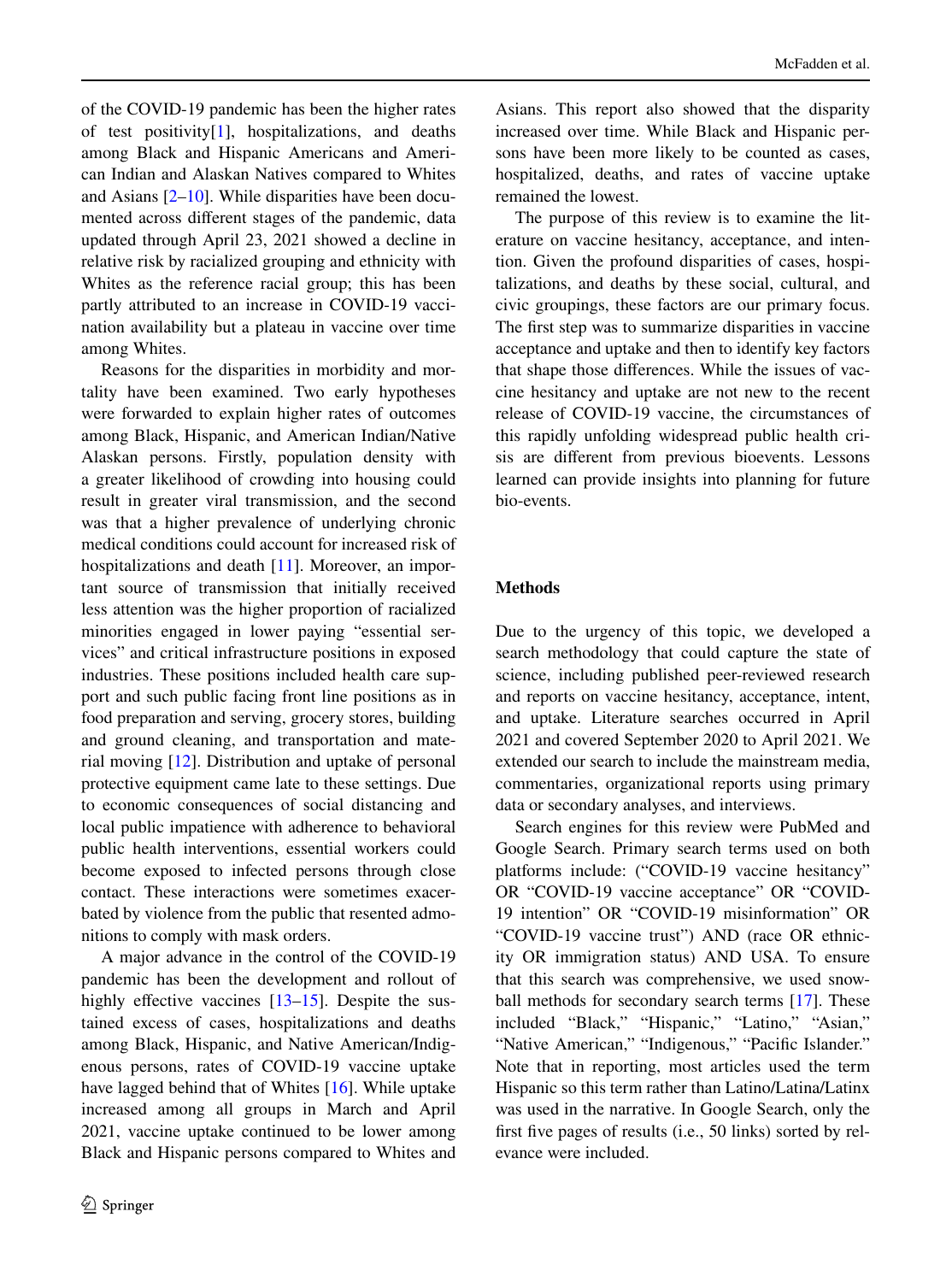# Inclusion/Exclusion Criteria

Publications were limited to the USA, written in English, and published during and after September 2020. The rationale for the time frame was that reports before this time examined population knowledge, attitudes, and intentions for a hypothetical COVID-19 vaccine, whereas literature available since September 2020 were more likely to have the context of imminent availability and distribution of a COVID-19 vaccine. Abstracts only were excluded. Media stories or commentaries that were only about content from an otherwise published report without any additional analyses were excluded in favor of the original referenced material.

# Data Abstraction

Each primary search term was assigned to an individual team member with a second member replicating the search. Data abstraction included sourcing of data: primary or secondary. Line listings captured the following characteristics: author, title, journal or website (with date accessed), date of publication, literature type (e.g., journal article, newspaper article). In addition, to address all the outcomes in this review, we created columns with indicators ("1" or "0") for availability of information on equity, interventions, communication strategies, logistics, vaccine hesitancy, vaccine uptake, respectively. Categories were created to denote the specifc group(s) discussed in the article based on race, ethnicity, and immigration status. Study methods were recorded: sample strategy and fnal size, study design, data collection, and analytic methods. Key fndings were recorded. Validation (independently by DV and SAM) for both PubMed and Google searches were performed for select search terms to examine for relevance, signifcance, and validity for study inclusion.

## Analyses and Reporting

Study fndings in accordance with the outcomes were reported by (authors) DD, JD, LT, SAM, and DV using narratives and tables. Data were grouped by their outcomes and study populations (i.e., demographic search terms). We include a disclaimer that we are using categories from the survey tools. We conducted a narrative synthesis of the data to identify common fndings (Table [1](#page-2-0)).

# **Results**

For all searches, 298 records were identifed through PubMed, and a further 356 were identifed through a Google search (Table 3). Of the 658 total articles identifed, 215 were included, and 443 were excluded because they were either duplicates or did not meet the inclusion criteria. Table [2](#page-3-0) shows search details for each demographic group.

# Vaccine Hesitancy U.S. Population Overall

We frst considered vaccine hesitancy for the overall U.S. population to describe general trends. We examined multiple national surveys from established survey organizations that reported a calendar sequence using consistent methods over time. A sequence of NPR/Marist polls through the Spring of 2021 showed that one-third of the sample representing the overall U.S. population responded that they would not choose to be vaccinated or were unsure (Fig. 2). While the proportion of those not choosing or who were unsure about taking the vaccine declined modestly after the

<span id="page-2-0"></span>

| Table 1 Literature search<br>on COVID-19 vaccine<br>hesitancy by demographic |  |
|------------------------------------------------------------------------------|--|
| group, September 2020 to<br>April, 2021                                      |  |
|                                                                              |  |

|              | Initial search |                 |          |        |          |          | Snowball |          |
|--------------|----------------|-----------------|----------|--------|----------|----------|----------|----------|
| PubMed       |                |                 |          | Google |          |          | PubMed   | Google   |
|              | Total          | <b>Included</b> | Excluded | Total  | Included | Excluded |          |          |
| Ethnicity    | 85             | 37              | 48       | 153    | 65       | 88       | $\Omega$ | $\theta$ |
| Race         | 213            | 41              | 172      | 153    | 47       | 106      | 0        | $\theta$ |
| Immigration  | - 0            | $\theta$        | 0        | 50     | 21       | 29       |          | 3        |
| <b>Total</b> | 298            | 78              | 220      | 356    | 133      | 223      |          | 3        |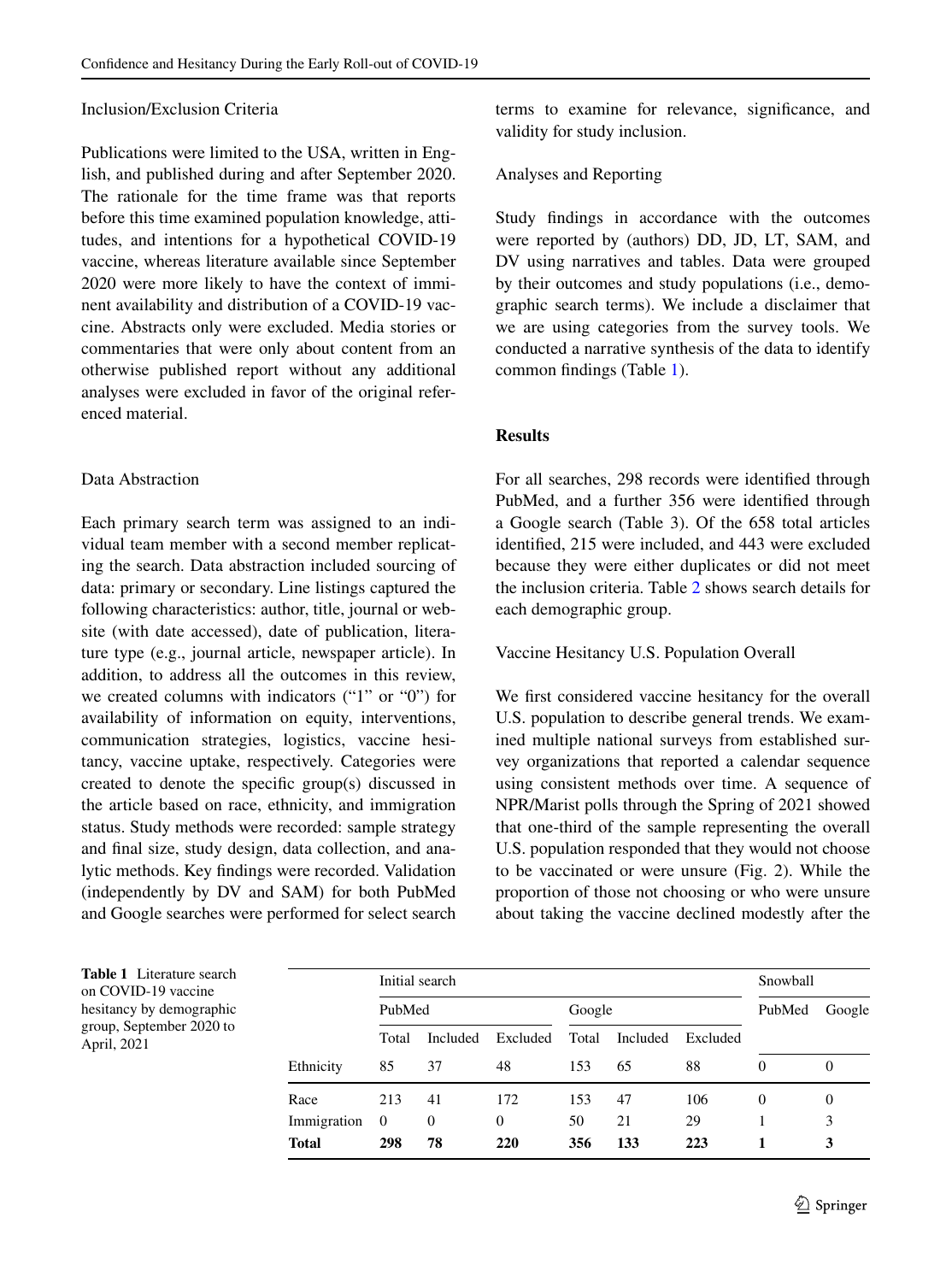<span id="page-3-0"></span>**Table 2** Rationale expressed for COVID-19 vaccine hesitancy by population group, June 2020 to April 2021

| Population group   | Rationale                                                                                                                                                                                                                                                                                                                |  |  |  |  |
|--------------------|--------------------------------------------------------------------------------------------------------------------------------------------------------------------------------------------------------------------------------------------------------------------------------------------------------------------------|--|--|--|--|
| Overall population | • Lack of trust in government<br>• Vaccines developed too quickly<br>• Vaccine safety<br>• Wait and see<br>• Fear of injection<br>• Lack time and money<br>• Low risk, so do not need it                                                                                                                                 |  |  |  |  |
| <b>Black</b>       | • History of medical abuse<br>• Government cannot be trusted<br>• Experience of racism in medical settings – treated different<br>• Probably cannot get vaccine from a place they trust<br>• Time off from work to get the vaccine<br>• Lost time from work because of side effects<br>• Catch COVID-19 from the vaccine |  |  |  |  |
| Hispanic           | • History of medical abuse<br>• Implicit bias against Hispanics<br>• Not sick, perceive self to be healthy<br>• Insufficient information in Spanish<br>• Concern about possible deportation from data collected                                                                                                          |  |  |  |  |
| Immigrants         | • Concern about possible deportation if vaccine is defined as<br>a public charge<br>$\bullet$ Cost of vaccine<br>• Side effects may affect ability to work<br>• DNA alteration that forces sterilization<br>• Language barrier                                                                                           |  |  |  |  |

vaccine became available; changes since that time were minimal  $[18]$  $[18]$ . The Gallup polls over the same period show somewhat fewer who would decline the vaccine (January 2021: 29%; March 21, 2021: 26% with March data being 2 weeks after NPR/Marist March poll), results on trends were similar in Gallup polls conducted over the same periods [\[19](#page-9-4)].

The Kaiser Family Foundation framed diferent response categories ("already got," "as soon as possible," "wait and see," "only if required," "definitely not"), but the trend of those reporting "defnitely not" remained similar over the same calendar time frame [\[20](#page-9-5)]. Pew Charitable Trust reported a similar pattern over time [\[21](#page-9-6)].

Reasons for hesitancy or lack of intent to get the vaccine were wide ranging. In a December 2020 national survey, 50.9% indicated that they did not intend to be vaccinated. Younger adults, women, non-Hispanic Black (Black) persons, adults living in nonmetropolitan areas, and adults with lower educational attainment, with lower income, and without health insurance were most likely to report lack of intent to receive COVID-19 vaccine. The most frequently cited reasons were concerns about side effects and safety of the COVID-19 vaccine (29.8%), planning to wait to see if the vaccine is safe and consider receiving it later (14.5%), lack of trust in the government (12.5%), and concern that COVID-19 vaccines were developed too quickly (10.4%) [[22\]](#page-9-7) Table [1.](#page-2-0)

We examined views in the early months of vaccine roll-out from health care workers who are trusted sources of information and persuasion regarding the vaccine [\[23](#page-9-8)]. Although we found no national survey an October/November 2020 online survey of health care workers in fve large midwestern health care systems reported that 56% were unsure or would wait to review more data and 8% did not plan to get the vaccine. Safety (69%), efectiveness (69%), and speed of development/ approval (74%) were noted as the most common concerns regarding COVID-19 vaccination [\[24](#page-9-9)]. In November/December 2020 in Philadelphia as vaccine was becoming available, 63.7% of employees reported that they planned to receive a COVID-19 vaccine, 26.3% were unsure, and 10.0% did not plan to be vaccinated. Over 80% of those unsure or unwilling to be vaccinated expressed concerns about vaccine side efects and the vaccines' newness.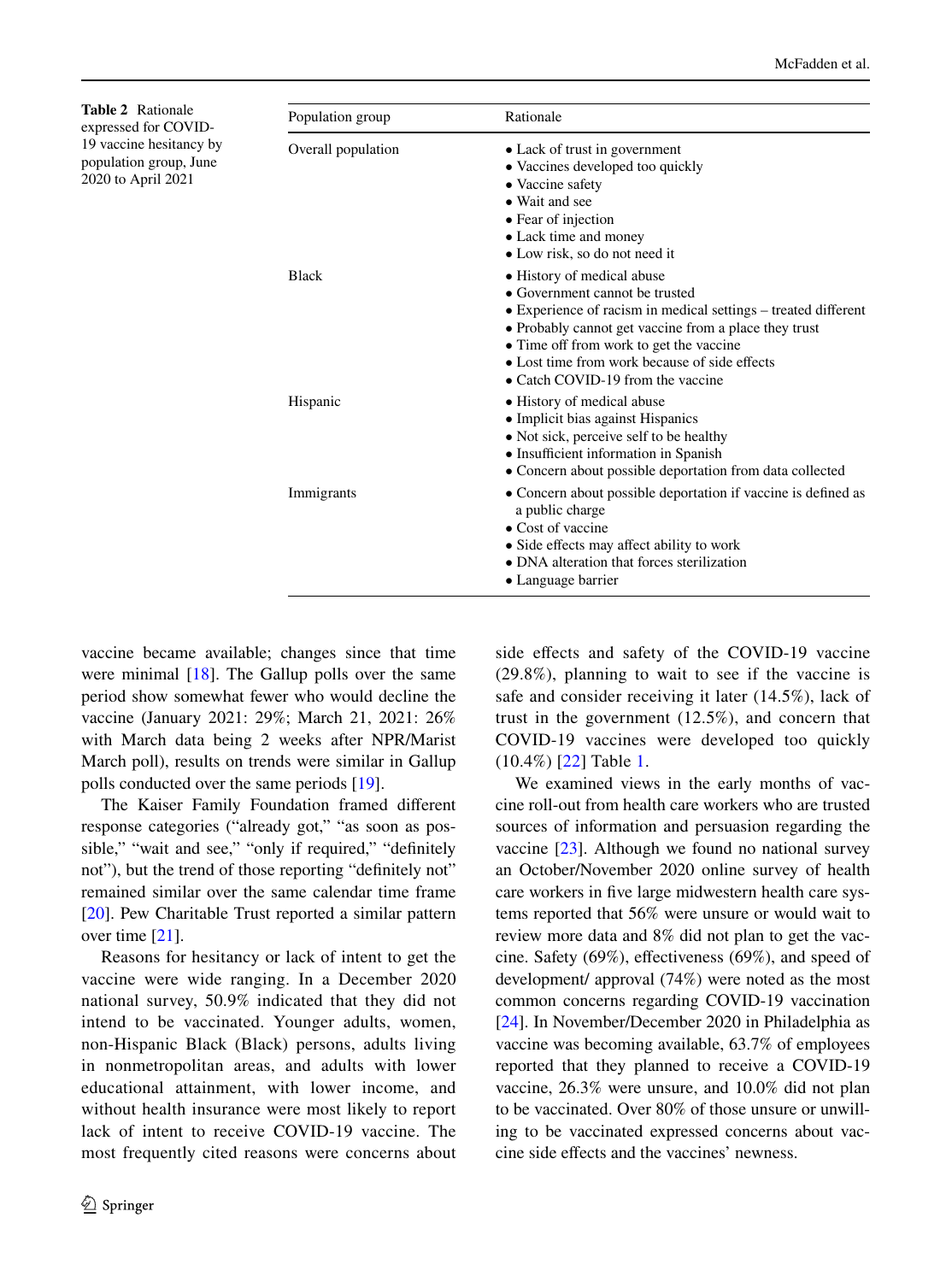#### Vaccine Hesitancy by Demographic Groups

Given this report's focus on information on factors that infuence vaccine related disparities in morbidity and mortality, examination of population-specifc groups follows. Our focus on understanding patterns by race and ethnicity is not an endorsement for the notion of clinically meaningful biological diference between these groups, but our recognition that in the USA skin color and shared cultural practices have been used as bases to construct categories to which people become de facto assigned. These social categories of diference have social and material consequences precisely because they are used to distribute both privilege and disadvantage, in ways that mediate exposure to (or protection from) health risks—including to COVID-19.

#### Race

**Black Americans** In most studies, Black respondents had higher rates of COVID-19 vaccine hesitancy than White respondents, but these diferences declined over time [[18\]](#page-9-3). In a June 2020 national survey, Khubchandani et al. [\[25](#page-9-10)] noted that vaccine hesitancy was higher in Black Americans than White and Asian Americans (34%, 22%, and 11%, respectively). Notably, this survey provided data on Asian Americans; a group not frequently presented in other reports. In November 2020, a Pew Foundation study reported that Black respondents were more likely than White, Hispanic, or Asian respondents to say "defnitely no" or "probably no" to getting a COVID-19 vaccine (58%, 39%, 37%, and 17%, respectively). In December 2020, a national survey demonstrated that Black adults were more likely than White and Hispanic adults to respond that they would "probably not" or "defnitely not" get vaccinated (49%, 34%, 32%, respectively) [[26\]](#page-9-11). In January–February 2021, another nationally representative survey reported Black with non-Hispanic identity, low education and low income were each independently associated with a lower likelihood of defnitively planning to get vaccinated [\[27](#page-9-12)]. A survey of health care workers (HCWs) at two large academic hospitals found vaccine hesitancy highest among Black HCWs (83%) compared to White HCWs (46.2) and Asian HCWs (47.1%) [\[28](#page-9-13)]. More recent data from an NPR/Marist poll in March 2021 show that diferences in vaccine

hesitancy by race had started to converge (Black: 25%; White: 28%) but remained elevated for Hispanic ethnicity (37%) [[18\]](#page-9-3). However, despite reduced hesitancy, Black Americans were not being vaccinated at the same rate as Whites. Black non-Hispanics were 52% less likely than White non-Hispanics to get the COVID vaccine, according to surveys conducted from January to March 2021 [[27\]](#page-9-12).

As the disparities of COVID-19 vaccine hesitancy between Black and White Americans have started to narrow (due to increase in acceptance among Black people and a leveling or decline in White peoples' acceptance from May 2020 to March 2021) [\[21](#page-9-6)], overall one-third remained resistant to vaccine acceptance in March 2021 [\[21](#page-9-6)]. Similar results were reported from an ABC/Washington Post poll in late April 2021 where between January and April, the positive diference in those who are vaccinated or those inclined to be vaccinated rose more for Hispanics and Black Americans than Whites (16%, 11%, and 5%, respectively) [\[29](#page-9-14), [30](#page-9-15)].

**Reasons for Hesitancy Among Black Ameri‑ cans** Data from the early rollout period of the COVID-19 vaccine document diferences in reasoning for hesitancy by race. Black participants displayed lower trust than Whites in relation to government and the medical professionals; however, their hesitancy was more about the government's motives rather than its competence [\[31](#page-9-16)].

Vaccine hesitancy in the Black community is a well-documented phenomenon in public health literature, but if the narrative starts there, the lesson of the situation is obscured. Much distrust has been attributed to the legacy of egregious and unethical events in American public health history, such as the unethical US Public Health Service syphilis study conducted in Black men in Tuskegee Alabama [\[32](#page-9-17)]. However, as medical historian Susan Everby stated in reference to the COVID-19 pandemic, "it's not just the history, it's the lived reality of everyday life that people experience in racism that makes the hesitancy come through" [\[33](#page-9-18)]. A 2016 study showed that many white medical students still wrongly believed that African Americans have a higher tolerance for pain [\[34](#page-9-19)]. Environmental barriers to all vaccine access include medical deserts in predominantly Black communities, transportation access to health clinics, and health insurance access. It is therefore experiences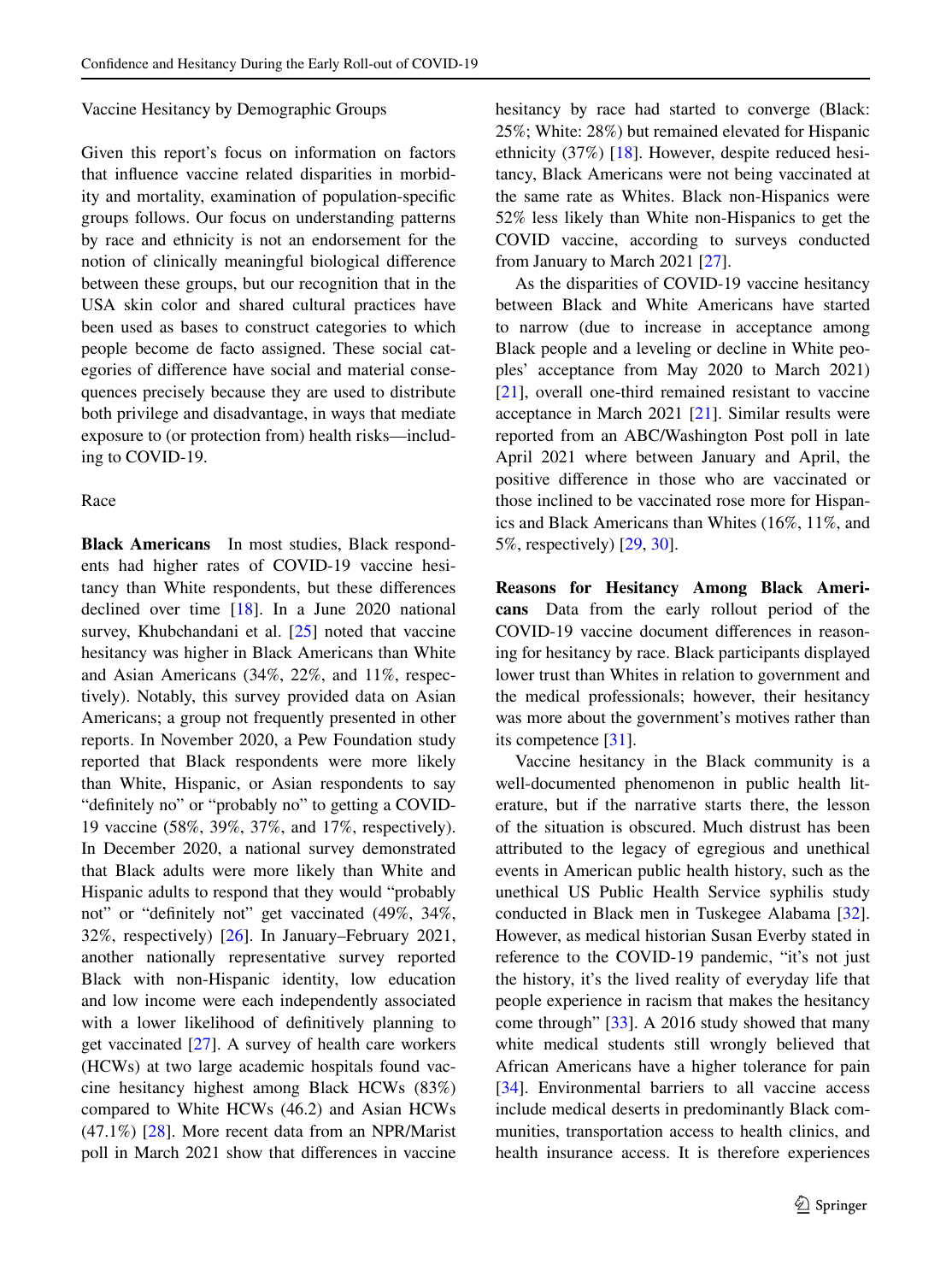of structural and overt racism that infuence Black Americans' increased likelihood of distrusting the medical establishment and being COVID-19 vaccine hesitant. As noted in an editorial from the *Journal of National Medical Association*, the official premiere journal of the organization representing Black American physicians, referring to earlier experience with infuenza vaccine program, "African Americans continue to experience low vaccination uptake, stemming, at least in part, from years of bias in and mistrust of orthodox medicine, safety concerns, and environmental barriers to vaccine access" [\[35](#page-9-20)].

In a RAND report on Black Americans from the American Life Study survey conducted in late 2020, 30% of Black respondents reported being vaccine hesitant [\[36](#page-9-21)]. As stated in their report, mistrust in the government around COVID-19, as well as perceptions of racism and unequal treatment in health care around COVID-19, were high. To summarize, 64% of all respondents agreed or strongly agreed that "A lot of information about COVID-19 is being held back by the government," 59% of all respondents agreed or strongly agreed that "The government cannot be trusted to tell the truth about COVID-19," and 59% of all respondents agreed or strongly agreed that "People who take a COVID-19 vaccine will be like human guinea pigs." With respect to health care workers, 64% did not agree that "When it comes to COVID-19, Black people will receive the same medical care from health care providers as people from other groups," 63% agreed or strongly agreed that "Within the health care system, people from my racial/ethnic group are treated diferently than people from other groups." In a separate report, another reason ofered for the disparity in vaccine hesitancy was not having inclusive participation for COVID-19 clinical research. Inclusive participation can "address misinformation and distrust around the FDA-authorized vaccines to pro-mote uptake" [\[37](#page-9-22)].

In April 2021, Kaiser Family Foundation released an update of their COVID-19 vaccine monitor [\[38](#page-9-23)]. Findings are similar with vaccine hesitancy infuenced by mistrust of the health care system, concern for side efects, and time away from work related to the vaccine appointment as well as potential side effects [[38\]](#page-9-23). To address these concerns, many of which were expressed more frequently among racialized minority groups, respondents wanted better

access to information as well as the ability to obtain the vaccine at trusted places.

Notably, a survey of Black health care workers in late 2020 found that hesitancy was not attributed to history of racist practices. "Concern about side effects," "vaccine is too new," and "don't know enough about the vaccine" ranked the highest as reasons for vaccine hesitancy for Black health care workers, which was the same for White, Asian, and Hispanic HCWs [\[24](#page-9-9)].

**Asian American/Pacifc Islanders** Asian Americans had rates of COVID-19 cases and deaths that were lower than White Americans, and rates of vaccine uptake have been similar or higher than White Americans [[16,](#page-9-1) [39\]](#page-9-24). Reports on vaccine hesitancy make two points. In one national survey of Asian Americans/Pacifc Islanders (composition 97.6% and 2.4%, respectively) conducted October–December, 2020, questions were posed about vaccine side efects, safety, religious reasons, belief in natural remedies, against vaccines in general, and fear of needles. Overall, 76% of 1646 had at least one concern about the vaccine with two-thirds expressing concern about side effects and 2% around safety; other reasons were lumped under "other." Notably, on 2.5% would defnitely reject a COVID-19 vaccine if ofered. Level of concern difered between Vietnamese and Chinese Americans suggesting diversity of views among East Asian ethnicities [\[40](#page-9-25)]. A report from Texas raised the issue of language barriers and access to technology as barriers to uptake that need to be addressed [\[41](#page-10-0)].

**Indigenous Peoples** With the highest risk of hospitalizations and second for deaths, indigenous peoples of the North American continent (American Indian/ Alaska Native) showed high levels of vaccine acceptance. In one online study of 1435 people from 318 tribal affiliations, 75% said they would take a COVID-19 vaccine; of those who were hesitant, the main concern was about side efects (89% of the unwilling) [\[42](#page-10-1)]. The reason most often stated for taking the vaccine was to do it for the community, but barriers to vaccination, such as transportation, were also noted [[42\]](#page-10-1). Data on Pacifc Islanders/Native Hawaiians are sparse and were included only in surveys of Asian Americans.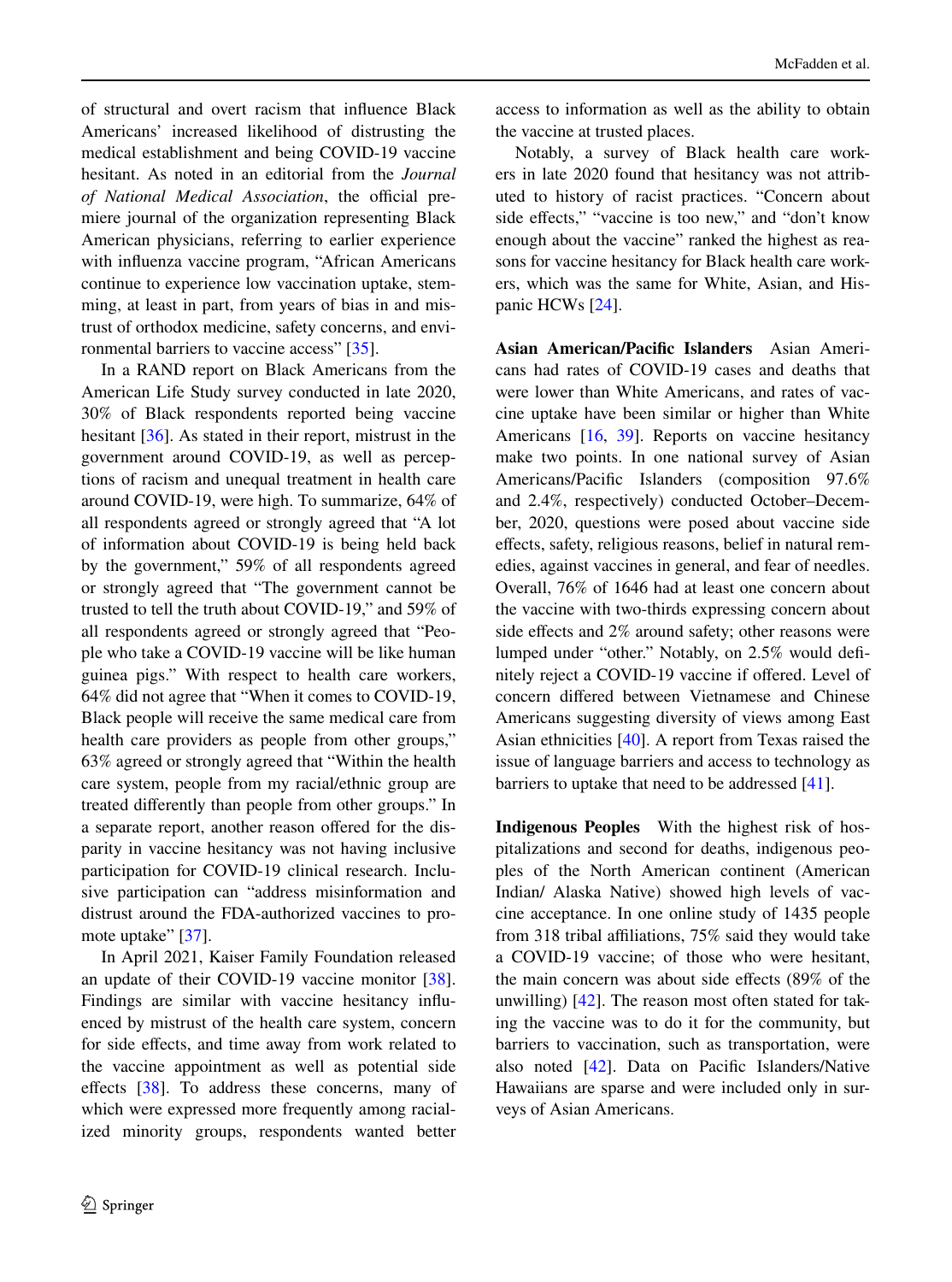# Ethnicity

Hispanic Americans have consistently experienced excess risk compared to White Americans on COVID-19 cases, hospitalizations, and deaths [\[3](#page-8-6)]. Yet, rates of vaccine uptake lagged behind Whites between January and March 2021, with diferences expanding during this early period of observation [\[38](#page-9-23)].

Although risk of COVID-19 outcomes was worse for Black and Hispanic than White Americans, attention on vaccine hesitancy has focused more on Black communities. Studies on COVID-19 vaccine hesitancy involving Hispanics also lagged behind that of Black Americans. In the 6 months between September 2020 and March 2021, PUBMED had 10 articles which included Hispanic Americans versus 50 that addressed Black Americans. In the 10 articles that mentioned Hispanic Americans, none focused solely on Hispanic people; rather, they were reported as stratum in a broader paper on race and ethnicity. No papers on PUBMED were exclusively devoted to Hispanics during the search phase. Searches on Google were predominantly news reports on local eforts. Some reports did not mention Hispanics in the abstracts and some not even in the narrative (e.g., CDC) [\[22](#page-9-7)].

When reported, rates of vaccine hesitancy before September 2020 have been higher among Hispanic Americans than White Americans [[25,](#page-9-10) [43–](#page-10-2)[45\]](#page-10-3). In September 2020, an exception was among Hispanic Americans in North Carolina who reported lower levels of hesitancy than Black and White Americans [\[45](#page-10-3)]. By November/December 2020, hesitancy (combined response categories of "defnitely not" and "probably not get it") was 35% for Black, 26% for Hispanic, and 26% for White people. Among Hispanic Americans, sub-analyses showed rates were higher for those 18–49 year old than those 50 and older, while essential workers expressed more reservations [[46\]](#page-10-4). In March 2021, the "defnitely no" response for Hispanic Americans was more similar to White than Black Americans (i.e., odds ratio with Whites as the reference group: Hispanic 1.42, Black 3.15) [[47\]](#page-10-5). As reports on levels of hesitancy were sparse, similarly too was information of reasons driving hesitancy in Hispanics.

Hispanic Americans also have experience medical distrust based on ongoing and historical medical mistreatment. In one study from the 1940s, sex workers were used to expose prisoners in Guatemalan jails with sexually transmitted infections [[48\]](#page-10-6). In the 1950s, Puerto Rican women from low-income communities were given experimental birth control pills without being told they were part of a clinical trial [\[49](#page-10-7)]. Sterilization without consent was practiced in Los Angeles until the end of the 1970s [\[50](#page-10-8)].

Discussions current for this review's window had limited focus on past injustices and instead prioritize the urgent issues of access and approaches to service delivery. In one study  $[51]$  $[51]$ , levels of hesitancy were similar to fndings from studies of Black and White communities; however, the reasons given for not getting vaccinated were lack of time or money, fear of injections and side efects, and lack of interest or motivation. Others did not get vaccines because they perceived themselves to be healthy and did not feel sick. A related issue is insufficient information where there has been limited access to COVID-19 vaccine information that is in Spanish [\[52](#page-10-10)].

A salient politico-legal issue was about documented status and concern about possible deportation. The concern was about attending a clinic and having their personally identifable information entered into a database and possibly having those data shared with the federal law enforcement agencies. Another concern was the lack of health insurance among Hispanics, even though nationally, anyone could receive the COVID-19 vaccine regardless of insurance coverage or immigration status.

# Undocumented Immigrants

Few reports quantified the effect of immigration status (legal or otherwise) on vaccine hesitancy. The Urban Institute explored diferences in California between adults in families with people born outside the USA or living with a foreign-born family member and adults who are not living in immigrant families [\[53](#page-10-11)]. They discovered that adults in immigrant families (75%) showed intention to be vaccinated more than non-immigrant adults (68%). However, they were more likely to report that their regular source of healthcare was a clinic or health center as opposed to a doctor's office. This may be due to an increased uninsured rate in adults in migrant families. Immigrant families described difficulties with accessing information about COVID-19 and the vaccines,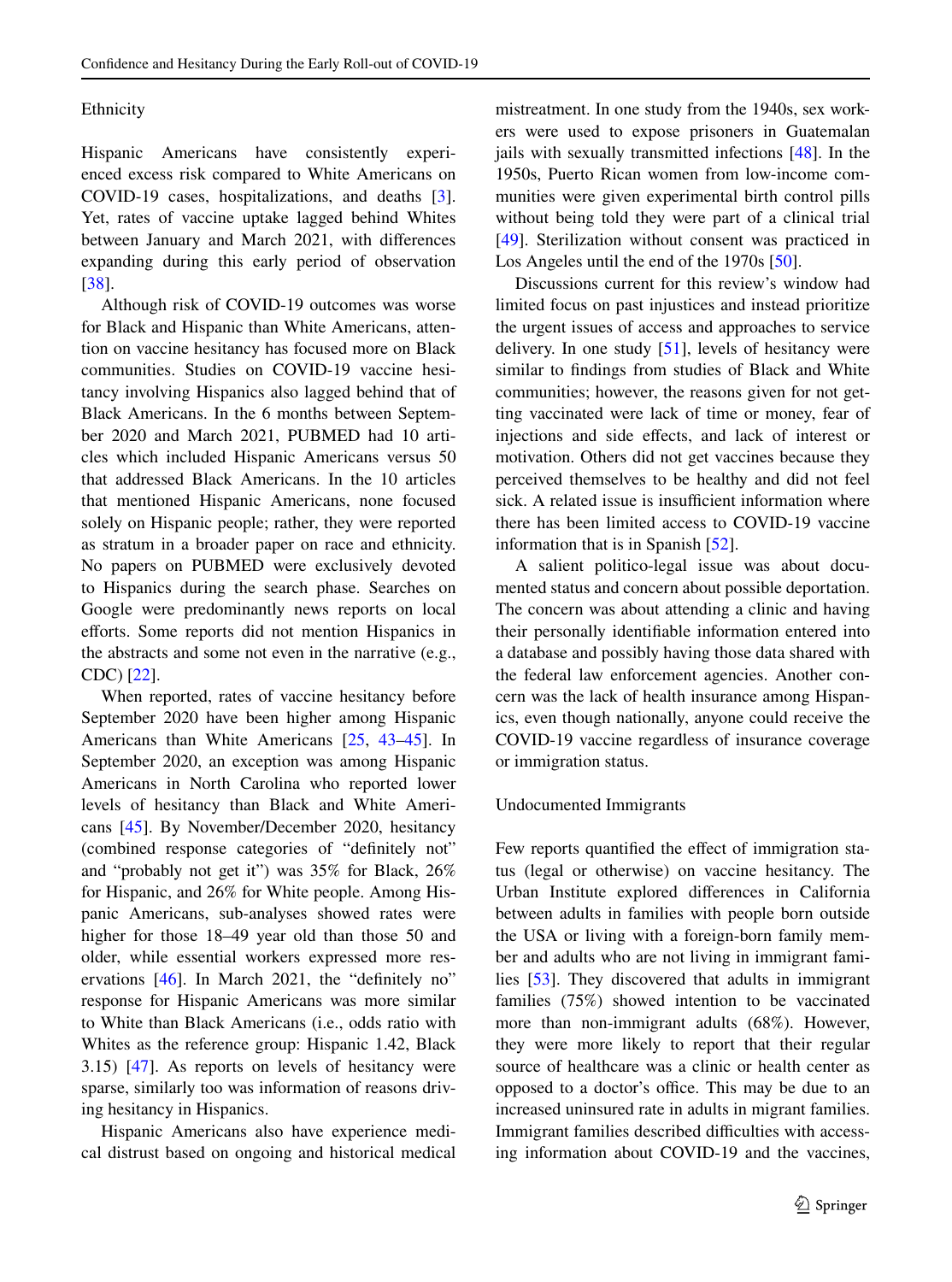language barriers, and conficts between work and clinic hours.

Concerns among undocumented immigrants usually centered on the lack of access to information and fears over their precarious status in the USA. For instance, many undocumented residents feared being asked for ID and insurance information that they may not have. Also, they believed the information would be used to contact immigration authorities such as the U.S. Immigration and Customs Enforcement (ICE) and U.S. Customs and Border Protection who they fear may be waiting for them at the clinic [\[54](#page-10-12)[–61](#page-10-13)]. In addition, the Trump Administration's redefnition of "public charge," which certifed that use of public assistance services may be cause for rejection of residency, concerned many non-citizens as they are worried that the free publicly available vaccine would be included in this defnition of a public charge [\[55](#page-10-14), [57,](#page-10-15) [61–](#page-10-13)[63\]](#page-10-16). Immigrants were also afraid of the cost of the vaccine despite the vaccine being free and the potential residual costs involved if the side efects afected their ability to work [\[55](#page-10-14), [58](#page-10-17), [63,](#page-10-16) [64\]](#page-10-18). Theories concerning DNA alteration of forced sterilization were commonly discussed among Hispanic immigrant communities as well [[54,](#page-10-12) [59,](#page-10-19) [65](#page-10-20)]; however, we did not fnd evidence that this was salient discussion topic among other immigrant communities.

While a focus on Hispanic communities demands attention other migrant communities also need to be considered. For example, African immigrants have fears that the vaccines may harm them, as advised from friends and family living in their country of origins—having African and African-Caribbean health workers provide information in various African languages have proven useful in educating African migrants [\[66](#page-10-21)]. Indeed, addressing these language needs and collaboration with community organizations will be important in reducing vaccine hesitancy [\[67](#page-10-22)].

### COVID-19 Vaccine Access

Attributing racial and ethnic disparities in vaccine uptake to mistrust in government and the medical establishment is incomplete. In earlier sections of this article, the proportion of Black and Hispanic people interested in becoming vaccinated increased over time. Yet, the proportion of persons vaccinated has remained lower among Black and Hispanic Americans than White Americans.

There are many elements relating to access such as convenience in location in place and hour. The University of Pittsburg School of Pharmacy geocoded access to vaccine administration facilities nationally by county and this provides information to show inequitable access to sites where vaccines can be administered [[68\]](#page-10-23). They identifed 68,128 potential COVID-19 vaccine administration facilities, including 51,207 community pharmacies, 12,464 federally qualifed health centers, 3191 hospital outpatient departments, and 1266 rural health clinics (with an overall average of 2.8/10,000 residents). They also identifed 94 counties (predominantly in 7 states) where Black residents had a signifcantly higher risk than White residents of having a driving distance greater than 10 miles to the closest facility and another 69 of greater than 1 mi.

Even when vaccine distribution centers are more evenly distributed, researchers found that racialized minority communities are still experiencing inequitable access  $[69]$  $[69]$ . They found there are a variety of reasons why this may be, including individuals from outside of these neighborhoods accessing the vaccination programs [\[69](#page-11-0)]. Online registration systems were partly to blame because there was often a racial divide in who had access to reliable internet. For example, in Washington, D.C., wealthier White people reserved virtual appointments in neighborhoods not their own, which limited appointments available to Black residents. The city attempted to address this by implementing a new system based on ZIP codes at highest risk for COVID-19 infection and death. A more complete accounting of vaccine access is the topic of a separate paper from our group.

#### **Conclusion**

Immediately, prior and early during vaccine roll-out, issues of confdence in the COVID-19 vaccines were a concern that crossed racial and ethnic groups. Some of the reason expressed included a "wait and see" for FDA approval or to see how others responded [\[21](#page-9-6), [70\]](#page-11-1). Other reasons behind vaccine hesitancy were diverse, and varied across demographic groups (Table [2\)](#page-3-0). Combined, these data suggest the importance of communication channel that provide clear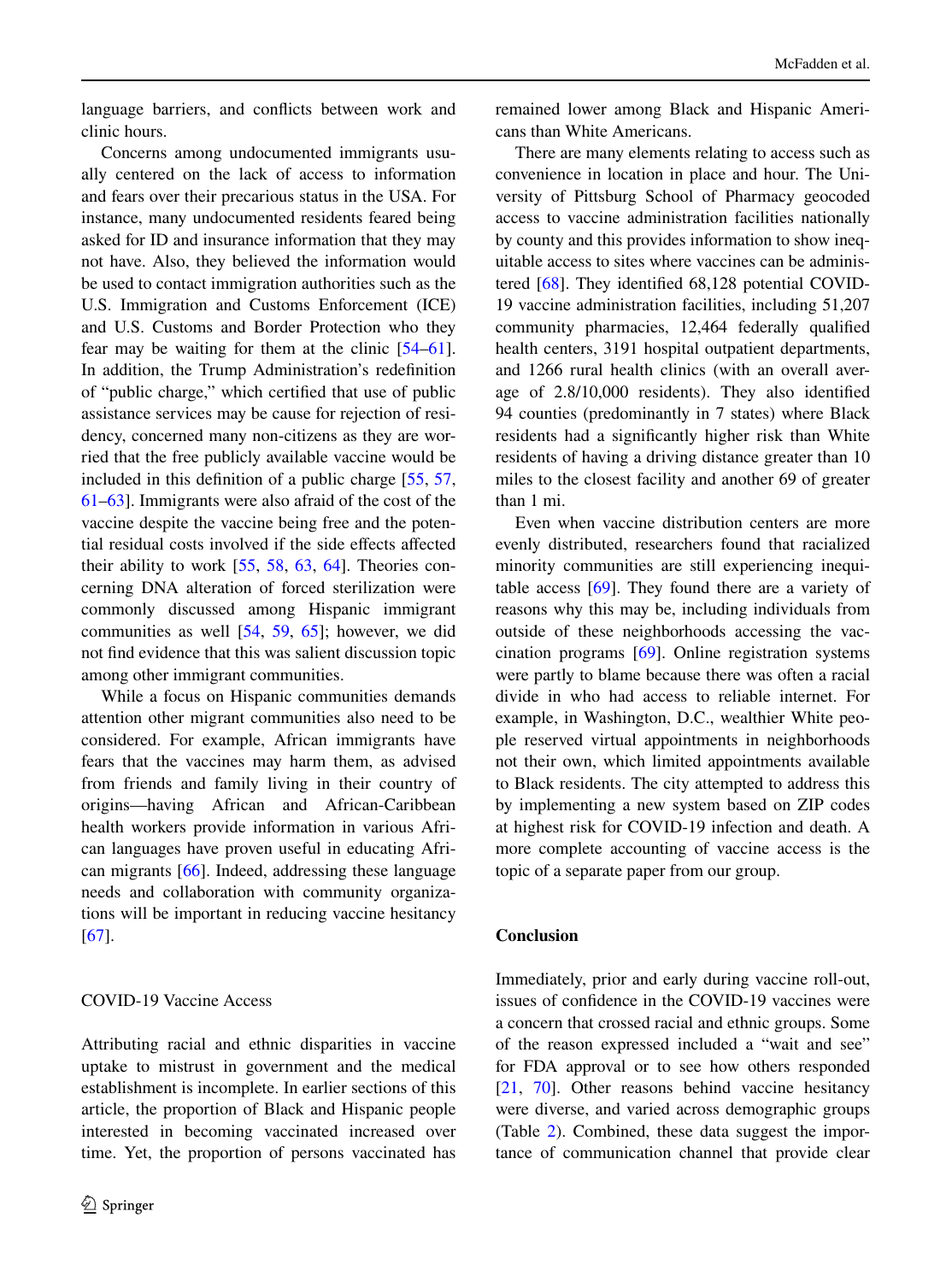messaging about the development and planning for the vaccine, precision planning for logistics of rollout, and a structure that convenes stakeholders to plan and activate vaccine roll-out through an equity lens.

This review is not without limitations. Most of the studies to date present and focus on univariate analyses by demographic characteristics such as race, ethnicity, age, sex/gender, geography, and political affiliation. Future studies will need to become more nuanced including understanding the impact of intersectionalities and their associated structural marginalization on COVID-19 vaccine acceptance and exploring systemic barriers to vaccine uptake such as access [\[69](#page-11-0)].

Since the experience of the frst few months of vaccine roll-out, there has been progress in vaccine uptake among Black and Hispanic persons; yet, disparities persist [\[71](#page-11-2)]. As the roll-out of vaccine progresses, we can gain a fuller perspective of what interventions and activities infuenced eventual uptake. Yet, this rapid review [[72\]](#page-11-3) which focused on the frst months provides insights on salient issues early in the COVID-19 vaccine roll-out that likely shaped attitudes, intent, and behaviors that contributed to delay in uptake. Our next report reviews types, experiences, and the limited evaluation of interventions started in the early months of vaccine roll out that addressed hesitancy and access.

**Acknowledgements** We acknowledge the following individuals for review of an earlier presentation: Dave Barber, Marlon Bailey, Diana Ceban, Shannon Dillion, Robyn Gershon, Sang Kim, Ann Kurth, Mary Ann Marshak, Lesley Meng, Jody Merrit, Carolyn Roberts, Adrian Simmons, Leonne Tannis, and Mengzhu Wang. We acknowledge funding support from the Science Applications International Corp (SAIC)

**Open Access** This article is licensed under a Creative Commons Attribution 4.0 International License, which permits use, sharing, adaptation, distribution and reproduction in any medium or format, as long as you give appropriate credit to the original author(s) and the source, provide a link to the Creative Commons licence, and indicate if changes were made. The images or other third party material in this article are included in the article's Creative Commons licence, unless indicated otherwise in a credit line to the material. If material is not included in the article's Creative Commons licence and your intended use is not permitted by statutory regulation or exceeds the permitted use, you will need to obtain permission directly from the copyright holder. To view a copy of this licence, visit <http://creativecommons.org/licenses/by/4.0/>.

#### **References**

- <span id="page-8-0"></span>1. Kaufman HW, Niles JK, Nash DB. Disparities in SARS-CoV-2 positivity rates: associations with race and ethnicity. *Popul Health Manag.* 2021;24(1):20-26.
- <span id="page-8-1"></span>2. Centers for Disease Control and Prevention. Age-adjusted COVID-19-associated hospitalization rates by race and ethnicity. https://www.cdc.gov/coronavirus/2019-ncov/ [https://www.cdc.gov/coronavirus/2019-ncov/](https://www.cdc.gov/coronavirus/2019-ncov/covid-data/images/July-28_Race_Ethnicity_COVIDNet.jpg) [covid-data/images/July-28\\_Race\\_Ethnicity\\_COVIDNet.](https://www.cdc.gov/coronavirus/2019-ncov/covid-data/images/July-28_Race_Ethnicity_COVIDNet.jpg) [jpg.](https://www.cdc.gov/coronavirus/2019-ncov/covid-data/images/July-28_Race_Ethnicity_COVIDNet.jpg) Published 2020. Accessed 28 April, 2021.
- <span id="page-8-6"></span>3. Centers for Disease Control and Prevention. Risk for COVID-19 infection, hospitalization, and death by race/ ethnicity. [https://www.cdc.gov/coronavirus/2019-ncov/](https://www.cdc.gov/coronavirus/2019-ncov/covid-data/investigations-discovery/hospitalization-death-by-race-ethnicity.html) [covid-data/investigations-discovery/hospitalization](https://www.cdc.gov/coronavirus/2019-ncov/covid-data/investigations-discovery/hospitalization-death-by-race-ethnicity.html)[death-by-race-ethnicity.html](https://www.cdc.gov/coronavirus/2019-ncov/covid-data/investigations-discovery/hospitalization-death-by-race-ethnicity.html). Published 2021. Accessed 28 April, 2021.
- 4. Kaiser Family Foundation. State COVID-19 data and policy actions. [https://www.kf.org/coronavirus-covid-](https://www.kff.org/coronavirus-covid-19/issue-brief/state-covid-19-data-and-policy-actions/)[19/issue-brief/state-covid-19-data-and-policy-actions/.](https://www.kff.org/coronavirus-covid-19/issue-brief/state-covid-19-data-and-policy-actions/) Published 2021. Accessed 28 April, 2021.
- 5. Centers for Medicare and Medicaid Services. Preliminary Medicare COVID-19 data snapshot. [https://www.](https://www.cms.gov/research-statistics-data-systems/preliminary-medicare-covid-19-data-snapshot) [cms.gov/research-statistics-data-systems/preliminary](https://www.cms.gov/research-statistics-data-systems/preliminary-medicare-covid-19-data-snapshot)[medicare-covid-19-data-snapshot](https://www.cms.gov/research-statistics-data-systems/preliminary-medicare-covid-19-data-snapshot). Published Accessed 28 April, 2021.
- 6. Oppel Jr. RA, Gebelof R, Lai KKR, Wright W, Smith M. The fullest look yet at the racial inequity of coronavirus. *The New York Times.* 5 July 2020.
- 7. Zephyrin L, Radley DC, Getachew Y, Baumgartner JC, Schneider EC. COVID-19 more prevalent, deadlier in U.S. counties with higher Black populations. The Commonwealth Fund. [https://www.commonwealthfund.org/](https://www.commonwealthfund.org/blog/2020/covid-19-more-prevalent-deadlier-us-counties-higher-black-populations) [blog/2020/covid-19-more-prevalent-deadlier-us-count](https://www.commonwealthfund.org/blog/2020/covid-19-more-prevalent-deadlier-us-counties-higher-black-populations) [ies-higher-black-populations](https://www.commonwealthfund.org/blog/2020/covid-19-more-prevalent-deadlier-us-counties-higher-black-populations). Published 2020. Accessed 28 April, 2021.
- 8. Holtgrave DR, Barranco MA, Tesoriero JM, Blog DS, Rosenberg ES. Assessing racial and ethnic disparities using a COVID-19 outcomes continuum for New York State. *Ann Epidemiol.* 2020;48:9-14.
- 9. Centers for Disease Control and Prevention. Laboratory-confrmed COVID-19 associated hospitalizations. [https://gis.cdc.gov/grasp/COVIDNet/COVID19\\_3.html](https://gis.cdc.gov/grasp/COVIDNet/COVID19_3.html). Published 2021. Accessed 7 May, 2021.
- <span id="page-8-2"></span>10. Centers for Disease Control and Prevention. Health disparities: provisional death counts for Coronavirus Disease 2019 (COVID-19). [https://www.cdc.gov/nchs/nvss/](https://www.cdc.gov/nchs/nvss/vsrr/covid19/health_disparities.htm) [vsrr/covid19/health\\_disparities.htm.](https://www.cdc.gov/nchs/nvss/vsrr/covid19/health_disparities.htm) Published 2021. Accessed 7 May, 2021.
- <span id="page-8-3"></span>11. Mackey K, Ayers CK, Kondo KK, et al. Racial and ethnic disparities in COVID-19-related infections, hospitalizations, and deaths: a systematic review. *Ann Intern Med.* 2021;174(3):362-373.
- <span id="page-8-4"></span>12. Rogers TN, Rogers CR, VanSant-Webb E, Gu LY, Yan B, Qeadan F. Racial disparities in COVID-19 mortality among essential workers in the United States. *World Med Health Policy.* 2020.
- <span id="page-8-5"></span>13. Ivory D, Smith M, Lee JC, et al. See how vaccinations are going in your county and states. *The New York Times.* 28 April 2021.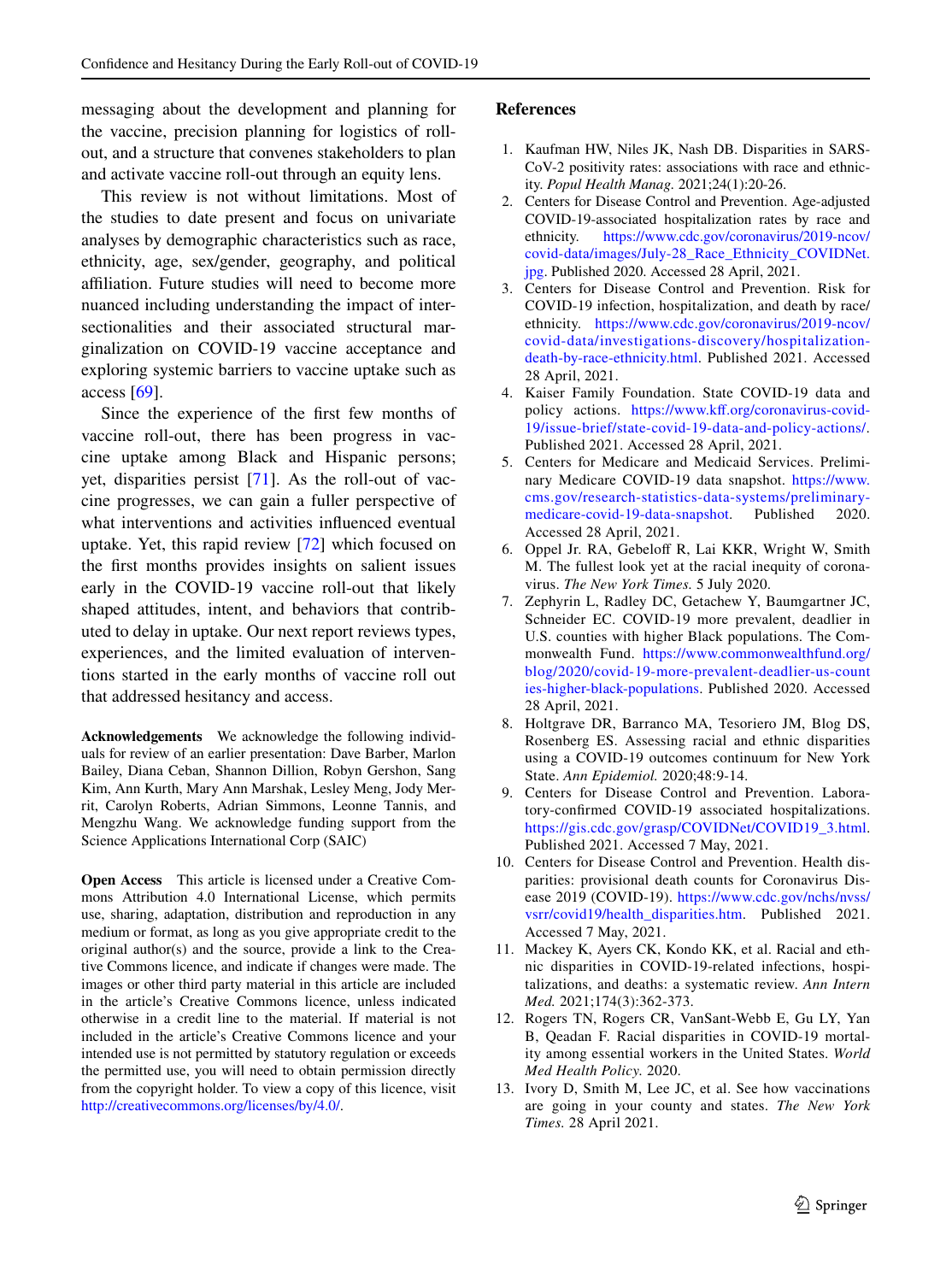- 14. Centers for Disease Control and Prevention. How COVID-19 vaccines get to you. [https://www.cdc.gov/](https://www.cdc.gov/coronavirus/2019-ncov/vaccines/distributing.html?s_cid=10468:covid%2019%20vaccine%20distribution:sem.ga:p:RG:GM:gen:PTN:FY21) [coronavirus/2019-ncov/vaccines/distributing.html?s\\_](https://www.cdc.gov/coronavirus/2019-ncov/vaccines/distributing.html?s_cid=10468:covid%2019%20vaccine%20distribution:sem.ga:p:RG:GM:gen:PTN:FY21) [cid=10468:covid%2019%20vaccine%20distribution:](https://www.cdc.gov/coronavirus/2019-ncov/vaccines/distributing.html?s_cid=10468:covid%2019%20vaccine%20distribution:sem.ga:p:RG:GM:gen:PTN:FY21) [sem.ga:p:RG:GM:gen:PTN:FY21.](https://www.cdc.gov/coronavirus/2019-ncov/vaccines/distributing.html?s_cid=10468:covid%2019%20vaccine%20distribution:sem.ga:p:RG:GM:gen:PTN:FY21) Published Accessed 28 April 2021.
- <span id="page-9-0"></span>15. Department of Health and Human Services. COVID-19 vaccine distribution: the process. [https://www.hhs.gov/](https://www.hhs.gov/coronavirus/covid-19-vaccines/distribution/index.html) [coronavirus/covid-19-vaccines/distribution/index.html](https://www.hhs.gov/coronavirus/covid-19-vaccines/distribution/index.html). Published 2021. Accessed 28 April, 2021.
- <span id="page-9-1"></span>16. Ndugga N, Pham O, Hill L, Artiga S, Alam R, Parker N. Latest data on COVID-19 vaccinations race/ethnicity. Kaiser Family Foundation. https://www.kff.org/coron [avirus-covid-19/poll-fnding/kf-covid-19-vaccine-monit](https://www.kff.org/coronavirus-covid-19/poll-finding/kff-covid-19-vaccine-monitor-april-2021/) [or-april-2021/.](https://www.kff.org/coronavirus-covid-19/poll-finding/kff-covid-19-vaccine-monitor-april-2021/) Published 2021. Accessed 17 April, 2021.
- <span id="page-9-2"></span>17. Greenhalgh T, Peacock R. Effectiveness and efficiency of search methods in systematic reviews of complex evidence: audit of primary sources. *BMJ (Clinical research ed).* 2005;331(7524):1064-1065.
- <span id="page-9-3"></span>18. NPR/PBS NewsHour/Marist Poll. Americans weigh in on COVID-19 relief package...Biden approval rating at 49%. [http://maristpoll.marist.edu/npr-pbs-newshour-marist](http://maristpoll.marist.edu/npr-pbs-newshour-marist-poll-results-analysis-21/)[poll-results-analysis-21/.](http://maristpoll.marist.edu/npr-pbs-newshour-marist-poll-results-analysis-21/) Published 2021. Accessed 21 April, 2021.
- <span id="page-9-4"></span>19. Brenan M. Satisfaction with U.S. vaccine rollout surges to 68%. Gallup. [https://news.gallup.com/poll/342431/satis](https://news.gallup.com/poll/342431/satisfaction-vaccine-rollout-surges.aspx?utm_source=alert&utm_medium=email&utm_content=morelink&utm_campaign=syndication) [faction-vaccine-rollout-surges.aspx?utm\\_source=alert](https://news.gallup.com/poll/342431/satisfaction-vaccine-rollout-surges.aspx?utm_source=alert&utm_medium=email&utm_content=morelink&utm_campaign=syndication) [&utm\\_medium=email&utm\\_content=morelink&utm\\_](https://news.gallup.com/poll/342431/satisfaction-vaccine-rollout-surges.aspx?utm_source=alert&utm_medium=email&utm_content=morelink&utm_campaign=syndication) [campaign=syndication.](https://news.gallup.com/poll/342431/satisfaction-vaccine-rollout-surges.aspx?utm_source=alert&utm_medium=email&utm_content=morelink&utm_campaign=syndication) Published 2021. Accessed 7 May, 2021.
- <span id="page-9-5"></span>20. Huetteman E. COVID vaccine hesitancy drops among all Americans, new survey shows. KHN. [https://khn.org/](https://khn.org/news/article/covid-vaccine-hesitancy-drops-among-americans-new-kff-survey-shows/) [news/article/covid-vaccine-hesitancy-drops-among-ameri](https://khn.org/news/article/covid-vaccine-hesitancy-drops-among-americans-new-kff-survey-shows/) cans-new-kff-survey-shows/. Published 2021. Accessed 7 May, 2021.
- <span id="page-9-6"></span>21. Funk C, Tyson A. Growing share of Americans say they plan to get a COVID-19 vaccine - or already have. Pew Research Center. [https://www.pewresearch.org/science/](https://www.pewresearch.org/science/2021/03/05/growing-share-of-americans-say-they-plan-to-get-a-covid-19-vaccine-or-already-have/) [2021/03/05/growing-share-of-americans-say-they-plan-to](https://www.pewresearch.org/science/2021/03/05/growing-share-of-americans-say-they-plan-to-get-a-covid-19-vaccine-or-already-have/)[get-a-covid-19-vaccine-or-already-have/](https://www.pewresearch.org/science/2021/03/05/growing-share-of-americans-say-they-plan-to-get-a-covid-19-vaccine-or-already-have/). Published 2021. Accessed 9 May, 2021.
- <span id="page-9-7"></span>22. Nguyen KH, Srivastav A, Razzaghi H, et al. COVID-19 vaccination intent, perceptions, and reasons for not vaccinating among groups prioritized for early vaccination - United States, September and December 2020. *Am J Transplant.* 2021;21(4):1650-1656.
- <span id="page-9-8"></span>23. Altman D. Why doctors and nurses can be vital vaccine messengers. KFF. [https://www.kf.org/coronavirus-covid-](https://www.kff.org/coronavirus-covid-19/perspective/why-doctors-and-nurses-can-be-vital-vaccine-messengers/)[19/perspective/why-doctors-and-nurses-can-be-vital-vacci](https://www.kff.org/coronavirus-covid-19/perspective/why-doctors-and-nurses-can-be-vital-vaccine-messengers/) [ne-messengers/.](https://www.kff.org/coronavirus-covid-19/perspective/why-doctors-and-nurses-can-be-vital-vaccine-messengers/) Published 2021. Accessed 18 October, 2021.
- <span id="page-9-9"></span>24. Shekhar R, Sheikh AB, Upadhyay S, et al. COVID-19 vaccine acceptance among health care workers in the United States. *Vaccines.* 2021;9(2).
- <span id="page-9-10"></span>25. Khubchandani J, Sharma S, Price JH, Wiblishauser MJ, Sharma M, Webb FJ. COVID-19 vaccination hesitancy in the United States: a rapid national assessment. *J Community Health.* 2021:1–8.
- <span id="page-9-11"></span>26. Karpman M, Kenney GM, Zuckerman S, Gonzalez D, Courtot B. Confronting COVID-19 vaccine hesitancy

among nonelderly adults. Urban Institute. [https://www.](https://www.urban.org/research/publication/confronting-covid-19-vaccine-hesitancy-among-nonelderly-adults) [urban.org/research/publication/confronting-covid-19](https://www.urban.org/research/publication/confronting-covid-19-vaccine-hesitancy-among-nonelderly-adults) [vaccine-hesitancy-among-nonelderly-adults](https://www.urban.org/research/publication/confronting-covid-19-vaccine-hesitancy-among-nonelderly-adults). 2021. Accessed 7 May, 2021.

- <span id="page-9-12"></span>27. Kim D. Associations of race/ethnicity and other demographic and socioeconomic factors with vaccine initiation and intention during the COVID-19 pandemic in the United States. *medRxiv.* 2021:2021.2002.2016.21251769.
- <span id="page-9-13"></span>28. Momplaisir FM, Kuter BJ, Ghadimi F, et al. Racial diferences in COVID-19 vaccine hesitancy among health care workers in two large academic hospitals. *SSRN.* 2021.
- <span id="page-9-14"></span>29. Sparks S. Trust in Johnson & Johnson's coronavirus vaccine is low, yet overal intent to get inoculated rises: poll. ABC News. [https://abcnews.go.com/Politics/trust-johns](https://abcnews.go.com/Politics/trust-johnson-johnsons-coronavirus-vaccine-low-intent-inoculated/story?id=77218518) [on-johnsons-coronavirus-vaccine-low-intent-inoculated/](https://abcnews.go.com/Politics/trust-johnson-johnsons-coronavirus-vaccine-low-intent-inoculated/story?id=77218518) [story?id=77218518](https://abcnews.go.com/Politics/trust-johnson-johnsons-coronavirus-vaccine-low-intent-inoculated/story?id=77218518). Published 2021. Accessed 7 May, 2021.
- <span id="page-9-15"></span>30. Goldstein A, Clement S. The public's concerns over the Johnson & Johnson coronavirus vaccine are widespread, Post-ABC poll fnds. *The Washington Post.* 26 April 2021.
- <span id="page-9-16"></span>31. Bunch L. A tale of two crises: addressing COVID-19 vaccine hesitancy as promoting racial justice. *HEC Forum.* 2021;33(1-2):143-154.
- <span id="page-9-17"></span>32. Dawson MA, Giger JN, Powell-Young Y, Brannon CB. Why African-Americans are hesitant to take the newly proposed COVID-19 vaccines: Tuskegee revisited. *J Natl Black Nurses Assoc.* 2020;31(2):vi-viii.
- <span id="page-9-18"></span>33. Vines B. Addressing COVID-19 vaccine hesitancy among Black Americans. Consumer Reports. [https://www.consu](https://www.consumerreports.org/vaccination/addressing-covid-19-vaccine-hesitancy-among-black-americans/) [merreports.org/vaccination/addressing-covid-19-vacci](https://www.consumerreports.org/vaccination/addressing-covid-19-vaccine-hesitancy-among-black-americans/) [ne-hesitancy-among-black-americans/](https://www.consumerreports.org/vaccination/addressing-covid-19-vaccine-hesitancy-among-black-americans/). Published 2021. Accessed 31 August, 2021.
- <span id="page-9-19"></span>34. Hofman KM, Trawalter S, Axt JR, Oliver MN. Racial bias in pain assessment and treatment recommendations, and false beliefs about biological diferences between blacks and whites. *PNAS USA.* 2016;113(16):4296-4301.
- <span id="page-9-20"></span>35. Ferdinand KC, Nedunchezhian S, Reddy TK. The COVID-19 and infuenza "Twindemic": barriers to infuenza vaccination and potential acceptance of SARS-CoV-2 vaccination in African Americans. *J Natl Medl Assoc.* 2020;112(6):681-687.
- <span id="page-9-21"></span>36. Carman KG, Nataraj S. 2020 American life panel survey on impacts of COVID-19. RAND. [https://www.rand.org/](https://www.rand.org/pubs/research_reports/RRA308-1.html) [pubs/research\\_reports/RRA308-1.html.](https://www.rand.org/pubs/research_reports/RRA308-1.html) Published 2020. Accessed 19 April, 2021.
- <span id="page-9-22"></span>37. Webb Hooper M, Nápoles AM, Pérez-Stable EJ. No populations left behind: vaccine hesitancy and equitable difusion of efective COVID-19 vaccines. *J Gen Intern Med.*  $2021:1-4$ .
- <span id="page-9-23"></span>38. Hamel L, Brodie M. KFF COVID-19 vaccine monitor: what we've learned. KFF. https://www.kff.org/coronavi[rus-covid-19/poll-fnding/kf-covid-19-vaccine-monitor](https://www.kff.org/coronavirus-covid-19/poll-finding/kff-covid-19-vaccine-monitor-what-weve-learned-april-2021/)[what-weve-learned-april-2021/](https://www.kff.org/coronavirus-covid-19/poll-finding/kff-covid-19-vaccine-monitor-what-weve-learned-april-2021/). Published 2021. Accessed 7 May, 2021.
- <span id="page-9-24"></span>39. Rosa A. How Asians became the most vaccinated group in New York City. *The New York Times.* 5 May 2021.
- <span id="page-9-25"></span>40. Ta Park V, Dougan M, Meyer O, et al. Diferences in COVID-19 vaccine concerns among Asian Americans and Pacifc Islanders: the COMPASS survey. *J Racial Ethn Health Disparities.* 2021:1–13.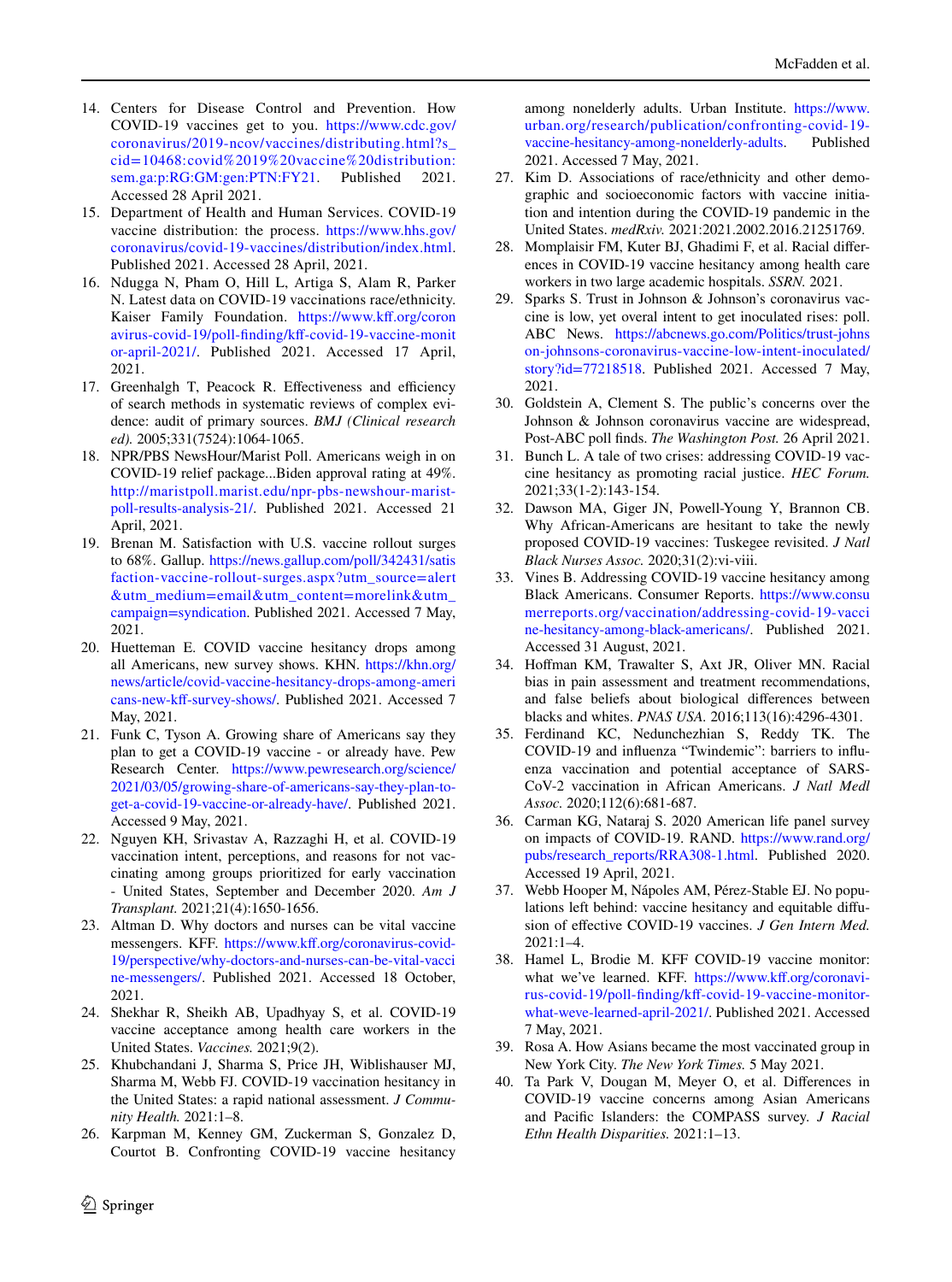- <span id="page-10-0"></span>41. Bohra N. Language barriers, technology hurdles and limited transportation hurt Asian American Texans' access to vaccines. *The Texas Tribune.* 19 March 2021.
- <span id="page-10-1"></span>42. Estus J. 75% of Native people would get vaccinated. *Navajo-Hopi Observer.* 2 February 2021.
- <span id="page-10-2"></span>43. Fisher KA, Bloomstone SJ, Walder J, Crawford S, Fouayzi H, Mazor KM. Attitudes toward a potential SARS-CoV-2 vaccine: a survey of U.S. adults. *Ann Intern Med.* 2020.
- 44. Latkin CA, Dayton L, Yi G, Colon B, Kong X. Mask usage, social distancing, racial, and gender correlates of COVID-19 vaccine intentions among adults in the US. *PloS one.* 2021;16(2):e0246970.
- <span id="page-10-3"></span>45. Doherty IA, Pilkington W, Brown L, et al. COVID-19 vaccine hesitancy in underserved communities of North Carolina. *medRxiv.* 2021.
- <span id="page-10-4"></span>46. Kearney A, Lopes L, Brodie M. Vaccine hesitancy among Hispanic adults. KFF. https://www.kff.org/coronavirus[covid-19/poll-fnding/vaccine-hesitancy-among-hispanic](https://www.kff.org/coronavirus-covid-19/poll-finding/vaccine-hesitancy-among-hispanic-adults/)[adults/](https://www.kff.org/coronavirus-covid-19/poll-finding/vaccine-hesitancy-among-hispanic-adults/). Published 2021. Accessed 7 May, 2021.
- <span id="page-10-5"></span>47. Nguyen LH, Joshi AD, Drew DA, et al. Racial and ethnic diferences in COVID-19 vaccine hesitancy and uptake. *medRxiv.* 2021.
- <span id="page-10-6"></span>48. Spector-Bagdady K, Lombardo PA. U.S. public health service STD experiments in Guatemala (1946-1948) and their aftermath. *Ethics Hum Res.* 2019;41(2):29-34.
- <span id="page-10-7"></span>49. PBS. The Puerto Rico pill trials. [https://www.pbs.org/](https://www.pbs.org/wgbh/americanexperience/features/pill-puerto-rico-pill-trials/) [wgbh/americanexperience/features/pill-puerto-rico-pill](https://www.pbs.org/wgbh/americanexperience/features/pill-puerto-rico-pill-trials/)[trials/](https://www.pbs.org/wgbh/americanexperience/features/pill-puerto-rico-pill-trials/). Accessed 9 May, 2021.
- <span id="page-10-8"></span>50. Stern AM, Novak NL, Lira N, O'Connor K, Harlow S, Kardia S. California's sterilization survivors: an estimate and call for redress. *AJPH.* 2017;107(1):50-54.
- <span id="page-10-9"></span>51. Snyder VNSd, Garcia D, Pineda R, et al. Exploring why adult Mexican males do not get vaccinated: implications for COVID-19 preventive actions. *Hisp J Behav Sci.* 2020;42(4):515–527.
- <span id="page-10-10"></span>52. Hayes L, Gomez AM. Much of D.C.'s vaccine information is only in English. Some change is coming. Washington City Paper. [https://washingtoncitypaper.com/artic](https://washingtoncitypaper.com/article/511990/much-of-d-c-s-vaccine-information-is-only-in-english-some-change-is-coming/) [le/511990/much-of-d-c-s-vaccine-information-is-only](https://washingtoncitypaper.com/article/511990/much-of-d-c-s-vaccine-information-is-only-in-english-some-change-is-coming/)[in-english-some-change-is-coming/](https://washingtoncitypaper.com/article/511990/much-of-d-c-s-vaccine-information-is-only-in-english-some-change-is-coming/). Published 2021. Accessed 1 November, 2021.
- <span id="page-10-11"></span>53. Gonzalez D. COVID-19 vaccine attitudes among adults in immigrant families in California. Urban Institute. [https://](https://www.urban.org/sites/default/files/publication/103973/covid-19-vaccine-attitudes-among-adults-in-immigrant-families-in-california_0_0.pdf) [www.urban.org/sites/default/files/publication/103973/](https://www.urban.org/sites/default/files/publication/103973/covid-19-vaccine-attitudes-among-adults-in-immigrant-families-in-california_0_0.pdf) [covid-19-vaccine-attitudes-among-adults-in-immigrant](https://www.urban.org/sites/default/files/publication/103973/covid-19-vaccine-attitudes-among-adults-in-immigrant-families-in-california_0_0.pdf)families-in-california 0 0.pdf. Published 2021. Accessed.
- <span id="page-10-12"></span>54. Migrant Clinicians Network. COVID-19 vaccine for refugees, immigrants, and migrants: building trust on the frontlines. Migrant Clinicians Network Web site. [https://](https://www.migrantclinician.org/blog/2021/mar/covid-19-vaccine-refugees-immigrants-and-migrants-building-trust-frontlines.html) [www.migrantclinician.org/blog/2021/mar/covid-19-vacci](https://www.migrantclinician.org/blog/2021/mar/covid-19-vaccine-refugees-immigrants-and-migrants-building-trust-frontlines.html) [ne-refugees-immigrants-and-migrants-building-trust-front](https://www.migrantclinician.org/blog/2021/mar/covid-19-vaccine-refugees-immigrants-and-migrants-building-trust-frontlines.html) [lines.html.](https://www.migrantclinician.org/blog/2021/mar/covid-19-vaccine-refugees-immigrants-and-migrants-building-trust-frontlines.html) Published 2021. Accessed 20 April, 2021.
- <span id="page-10-14"></span>55. NIC-RIM. COVID-19 vaccines: Health department and vaccine clinic considerations to reach migrant and immigrant workers. National Resource Center for Refugees, Immigrants, and Migrants. [https://nrcrim.umn.edu/sites/](https://nrcrim.umn.edu/sites/nrcrim.umn.edu/files/2021-02/2021_Special%20Consideration%20Checklist%20v3_0.pdf) [nrcrim.umn.edu/files/2021-02/2021\\_Special%20Con](https://nrcrim.umn.edu/sites/nrcrim.umn.edu/files/2021-02/2021_Special%20Consideration%20Checklist%20v3_0.pdf) [sideration%20Checklist%20v3\\_0.pdf](https://nrcrim.umn.edu/sites/nrcrim.umn.edu/files/2021-02/2021_Special%20Consideration%20Checklist%20v3_0.pdf). Published 2020. Accessed 17 April, 2021.
- 56. Haynes C. 2 undocumented immigrants denied vaccine in California, prompting concern in MA. Boston

25 News. [https://www.boston25news.com/news/health/](https://www.boston25news.com/news/health/2-undocumented-immigrants-denied-vaccine-california-prompting-concern-ma/6E4K7PY62ZBVDBC4DKKGX2XHX4/) [2-undocumented-immigrants-denied-vaccine-california](https://www.boston25news.com/news/health/2-undocumented-immigrants-denied-vaccine-california-prompting-concern-ma/6E4K7PY62ZBVDBC4DKKGX2XHX4/)[prompting-concern-ma/6E4K7PY62ZBVDBC4DKKG](https://www.boston25news.com/news/health/2-undocumented-immigrants-denied-vaccine-california-prompting-concern-ma/6E4K7PY62ZBVDBC4DKKGX2XHX4/) [X2XHX4/](https://www.boston25news.com/news/health/2-undocumented-immigrants-denied-vaccine-california-prompting-concern-ma/6E4K7PY62ZBVDBC4DKKGX2XHX4/). Published 2020. Accessed 20 April, 2021.

- <span id="page-10-15"></span>57. Congressional Research Service. *Unauthorized immigrants' access to COVID-19 vaccines.* 2020.
- <span id="page-10-17"></span>58. Schoichet CE. Fear could stop the coronavirus vaccine from reaching some of the people who need it most. [https://www.cnn.com/2020/12/22/health/undocumented](https://www.cnn.com/2020/12/22/health/undocumented-immigrants-coronavirus-vaccine/index.html)[immigrants-coronavirus-vaccine/index.html](https://www.cnn.com/2020/12/22/health/undocumented-immigrants-coronavirus-vaccine/index.html). Published 2020. Accessed 12 April, 2021.
- <span id="page-10-19"></span>59. Page K, Fernandez A, Berger Z. Latino immigrants need vaccines - and aren't getting them. Here's why. The Guardian. [https://www.theguardian.com/commentisfree/](https://www.theguardian.com/commentisfree/2021/mar/16/latino-immigrants-need-vaccines-and-arent-getting-them-heres-why) [2021/mar/16/latino-immigrants-need-vaccines-and-arent](https://www.theguardian.com/commentisfree/2021/mar/16/latino-immigrants-need-vaccines-and-arent-getting-them-heres-why)[getting-them-heres-why.](https://www.theguardian.com/commentisfree/2021/mar/16/latino-immigrants-need-vaccines-and-arent-getting-them-heres-why) Published 2021. Accessed 14 April, 2021.
- 60. Jones K. IDs, insurance not required for COVID-19 vaccinations. NBC Connecticut. [https://www.nbcconnect](https://www.nbcconnecticut.com/news/local/ids-insurance-not-required-for-covid-19-vaccinations/2464863/) [icut.com/news/local/ids-insurance-not-required-for-covid-](https://www.nbcconnecticut.com/news/local/ids-insurance-not-required-for-covid-19-vaccinations/2464863/)[19-vaccinations/2464863/](https://www.nbcconnecticut.com/news/local/ids-insurance-not-required-for-covid-19-vaccinations/2464863/). Published 2021. Accessed 20 April, 2021.
- <span id="page-10-13"></span>61. Clark EH, Fredricks K, Woc-Colburn L, Bottazzi ME, Weatherhead J. Preparing for SARS-CoV-2 vaccines in US immigrant communities: strategies for allocation, distribution, and communication. *AJPH.* 2021;111(4):577-581.
- 62. Trust For America's Health. *Building trust in and access to a COVID-19 vaccine among people of color and tribal nations.* 2021.
- <span id="page-10-16"></span>63. Jagannathan M. 'Just because we're undocumented does not mean we're worth less than other people': will undocumented immigrants get COVID-19 vaccines under Biden? Market Watch. [https://www.marketwatch.com/](https://www.marketwatch.com/story/just-because-were-undocumented-does-not-mean-were-worth-less-than-other-people-will-undocumented-immigrants-get-covid-19-vaccines-11611064883) [story/just-because-were-undocumented-does-not-mean](https://www.marketwatch.com/story/just-because-were-undocumented-does-not-mean-were-worth-less-than-other-people-will-undocumented-immigrants-get-covid-19-vaccines-11611064883)were-worth-less-than-other-people-will-undocumented-<br>immigrants-get-covid-19-vaccines-11611064883. Pub[immigrants-get-covid-19-vaccines-11611064883](https://www.marketwatch.com/story/just-because-were-undocumented-does-not-mean-were-worth-less-than-other-people-will-undocumented-immigrants-get-covid-19-vaccines-11611064883). lished 2021. Accessed 17 April, 2021.
- <span id="page-10-18"></span>64. Artiga S, Ndugga N, Pham O. Immigrant access to COVID-19 vaccines: key issues to consider. KFF. [https://](https://www.kff.org/racial-equity-and-health-policy/issue-brief/immigrant-access-to-covid-19-vaccines-key-issues-to-consider/) [www.kf.org/racial-equity-and-health-policy/issue-brief/](https://www.kff.org/racial-equity-and-health-policy/issue-brief/immigrant-access-to-covid-19-vaccines-key-issues-to-consider/) [immigrant-access-to-covid-19-vaccines-key-issues-to](https://www.kff.org/racial-equity-and-health-policy/issue-brief/immigrant-access-to-covid-19-vaccines-key-issues-to-consider/)[consider/](https://www.kff.org/racial-equity-and-health-policy/issue-brief/immigrant-access-to-covid-19-vaccines-key-issues-to-consider/). Published 2021. Accessed 20 April, 2021.
- <span id="page-10-20"></span>65. Cheng Y. Latinx community leaders work to overcome COVID vaccine hesitancy. Borderless Magazine. [https://](https://borderlessmag.org/2021/02/03/latinx-community-leaders-work-to-overcome-covid-vaccine-hesitancy/) [borderlessmag.org/2021/02/03/latinx-community-leade](https://borderlessmag.org/2021/02/03/latinx-community-leaders-work-to-overcome-covid-vaccine-hesitancy/) [rs-work-to-overcome-covid-vaccine-hesitancy/.](https://borderlessmag.org/2021/02/03/latinx-community-leaders-work-to-overcome-covid-vaccine-hesitancy/) Published 2021. Accessed 20 April, 2021.
- <span id="page-10-21"></span>66. Tesfaye E. African immigrant organizations are fghting to ease vaccine hesitancy. NPR. [https://www.npr.org/2021/](https://www.npr.org/2021/04/05/984416410/african-immigrant-health-groups-battle-a-transatlantic-tide-of-vaccine-disinform) [04/05/984416410/african-immigrant-health-groups-bat](https://www.npr.org/2021/04/05/984416410/african-immigrant-health-groups-battle-a-transatlantic-tide-of-vaccine-disinform)[tle-a-transatlantic-tide-of-vaccine-disinform](https://www.npr.org/2021/04/05/984416410/african-immigrant-health-groups-battle-a-transatlantic-tide-of-vaccine-disinform). Published 2021. Accessed 20 April, 2021.
- <span id="page-10-22"></span>67. NRC-RIM. Guide: addressing legal concerns around immigration-related vaccine hesitancy. National Resource Center for Refugees, Immigrants, and Migrants. [https://](https://nrcrim.umn.edu/sites/nrcrim.umn.edu/files/2021-03/Guide%20-%20immigration%20based%20vaccine%20hesitancy.pdf) [nrcrim.umn.edu/sites/nrcrim.umn.edu/files/2021-03/](https://nrcrim.umn.edu/sites/nrcrim.umn.edu/files/2021-03/Guide%20-%20immigration%20based%20vaccine%20hesitancy.pdf) [Guide%20-%20immigration%20based%20vaccine%20hes](https://nrcrim.umn.edu/sites/nrcrim.umn.edu/files/2021-03/Guide%20-%20immigration%20based%20vaccine%20hesitancy.pdf) [itancy.pdf.](https://nrcrim.umn.edu/sites/nrcrim.umn.edu/files/2021-03/Guide%20-%20immigration%20based%20vaccine%20hesitancy.pdf) Published 2021. Accessed 20 April, 2021.
- <span id="page-10-23"></span>68. Berenbrok LA, Tang S, Coley KC, et al. Access to potential COVID-19 vaccine administration facilities: a geographic information systems analysis. [https://s8637.pcdn.](https://s8637.pcdn.co/wp-content/uploads/2021/02/Access-to-Potential-COVID-19-Vaccine-Administration-Facilities-2-2-2021.pdf)